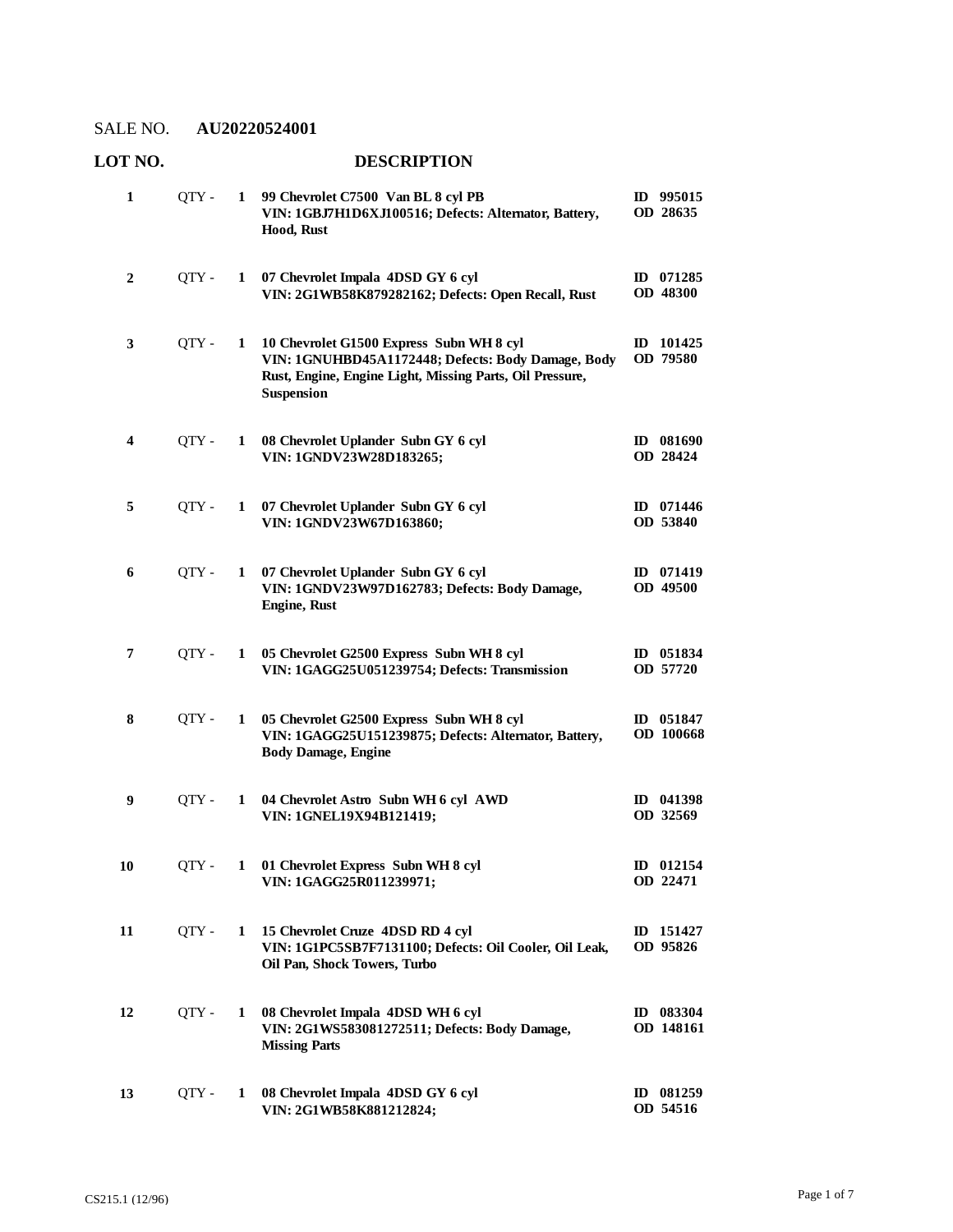#### **07 Chevrolet Impala 4DSD GY 6 cyl AT PB PS R AC PW**  QTY - **1 ID 071253 VIN: 2G1WB58K679282371; Defects: Transmission OD 35874 14 07 Chevrolet Impala 4DSD GY 8 cyl**  QTY - **1 ID 071351 VIN: 2G1WB58K379282909; OD 57386 15 07 Chevrolet Impala 4DSD GY 6 cyl**  QTY - **1 ID 071366 VIN: 2G1WB58K479283728; OD 90881 16 06 Chevrolet Impala 4DSD SL 6 cyl**  QTY - **1 ID 061493 VIN: 2G1WB58K069352980; OD 63777 17 02 Chevrolet Cavalier 4DSD WH 4 cyl**  QTY - **1 ID 021061 VIN: 3G1JC52422S146090; Defects: Body Damage, CNG Tank Expired/Removed OD 39756 18 07 Chevrolet Uplander Mini Van GY 6 cyl**  QTY - **1 ID 071432 VIN: 1GNDV23W07D166267; Defects: Body Damage OD 143621 19 07 Chevrolet Uplander Mini Van GY 6 cyl**  QTY - **1 ID 071445 VIN: 1GNDV23W47D164196; OD 58000 20 08 Ford E250 Van GY 8 cyl**  QTY - **1 ID 085624 VIN: 1FTNE24W48DA64029; Defects: Battery, Body Damage, Steering, Transmission OD 80382 21 06 Ford E150 Van BL 8 cyl**  QTY - **1 ID 065557 VIN: 1FTRE14WX6DB38868; Defects: Body Damage, Frame, Steering, Suspension OD 902111 22 02 Ford Taurus 4DSD BK 6 cyl**  QTY - **1 ID 021873 VIN: 1FAFP53252A236677; Defects: Interior Damage, Rust OD 60985 23 97 Ford Expedition Subn GR 8 cyl**  QTY - **1 ID 973524 VIN: 1FMFU18L4VLB54991; Defects: Body Damage OD 168831 24 9 Ford Taurus Subn WH 6 cyl**  QTY - **1 ID 992119 VIN: 1FAFP58U6XG295848; Defects: Body Damage, Interior Damage OD 80420 25 09 Ford Escape Subn WH 4 cyl AWD**  QTY - **1 ID 093527 VIN: 1FMCU59379KA28662; Defects: Body Damage OD 151807 26 14 Ford Focus 4DSD GY 4 cyl**  QTY - **1 ID 141014 VIN: 1FADP3E29EL277928; Defects: Accident Damage, Body Damage, Rear End OD 56181 27**

## **LOT NO. DESCRIPTION**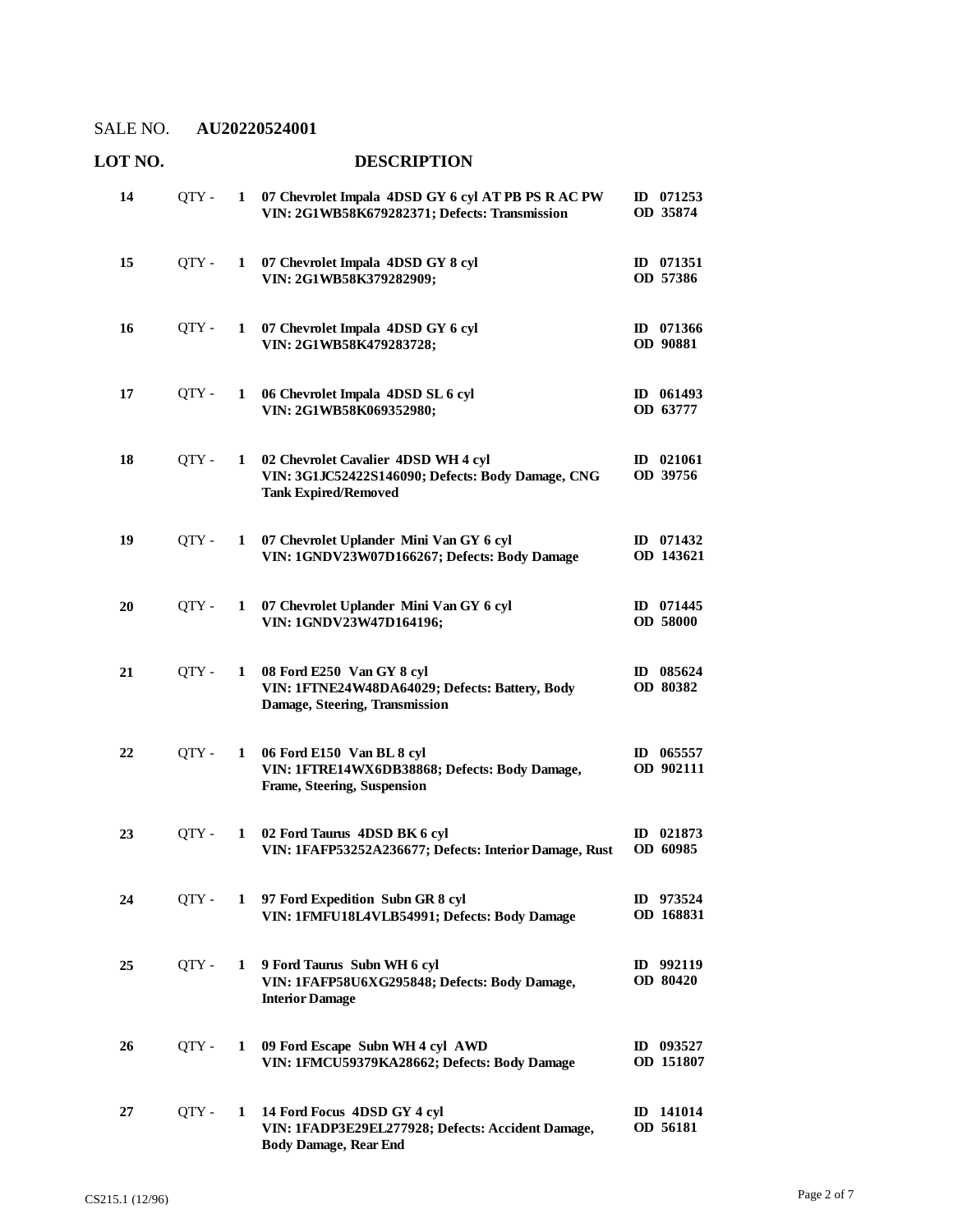# **LOT NO. DESCRIPTION**

| 28 | QTY - | 1            | 13 Ford Fusion 4DSD RD 4 cyl Air bag NOT deployed<br>VIN: 3FA60H90DR144569; Defects: A/C Not Working, Air<br><b>Bag, Air Bag Light, Electrical</b> | ID 131078<br>OD 118043 |
|----|-------|--------------|----------------------------------------------------------------------------------------------------------------------------------------------------|------------------------|
| 29 | QTY-  | 1            | 05 Ford Taurus 4DSD SL 4 cyl<br>VIN: 1FAHP53U75A267363; Defects: Catalytic Converter                                                               | ID 051968<br>OD 161243 |
| 30 | QTY - | 1            | 02 Ford Taurus 4DSD GR 6 cyl<br>VIN: 1FAFP58232A236704; Defects: Body Damage,<br><b>Transmission</b>                                               | ID 021894<br>OD 67992  |
| 31 | QTY - | 1            | 01 Ford Taurus 4DSD GL 6 cyl<br>VIN: 1FAFP582X1A273330; Defects: Body Damage, Interior<br><b>Damage</b>                                            | ID 012181<br>OD 72878  |
| 32 | OTY - | 1            | 02 Ford Think Nev Lsv BL<br>VIN: 1FABP225X20106182; Defects: Batteries                                                                             | ID 022011<br>OD UNKN   |
| 33 | QTY - | 1            | 09 Honda Civic 4DSD GR 4 cyl CNG Tanks Expire 09/2023<br>VIN: 1HGFA46509L001079; Defects: CNG Fuel System,<br><b>Engine</b>                        | ID 091012<br>OD 63531  |
| 34 | QTY - | 1            | 03 Dodge Durango Subn GR 8 cyl<br>VIN: 1D4HS48N83F566867; Defects: Electrical, Engine, Fire<br><b>Damage, Wiring Harness</b>                       | ID 033585<br>OD 201530 |
| 35 | OTY - | 1            | 11 Toyota Prius 4DSD GY 4 cyl<br>VIN: JTDKN3DU4B1364508; Defects: Hybrid Battery                                                                   | ID 111015<br>OD 39781  |
| 36 | OTY - | 1            | 06 Jeep Liberty Subn BL 6 cyl<br>VIN: 1J4GL48K16W261107; Defects: Electrical, Engine,<br><b>Fire Damage, Missing Parts, Wiring Harness</b>         | ID 063706<br>OD 142305 |
| 37 | QTY - |              | 1 06 Jeep Grand Cherokee Subn GR 6 cyl<br>VIN: 1J4GR48K36C333960; Defects: Frame Rotted Out,<br><b>Rear End, Structural</b>                        | ID 063681<br>OD 135802 |
| 38 | QTY - |              | 1 07 Jeep Liberty GR 6 cyl<br>VIN: 1J4GL45K37W696650; Defects: Body Damage, Rust                                                                   | ID 073575<br>OD 160077 |
| 39 | OTY - | 1            | 02 GEM LSV Lsv RD<br>VIN: 5ASAG4752F029439; Defects: ** OPEN RECALL **,<br><b>Batteries</b>                                                        | $ID$ 022019<br>OD 3105 |
| 40 | QTY - | $\mathbf{1}$ | 02 GEM LSV Lsv BL<br>VIN: 5ASAG47422F025607; Defects: ** OPEN RECALL **,<br><b>Batteries</b>                                                       | $ID$ 022021<br>OD 5313 |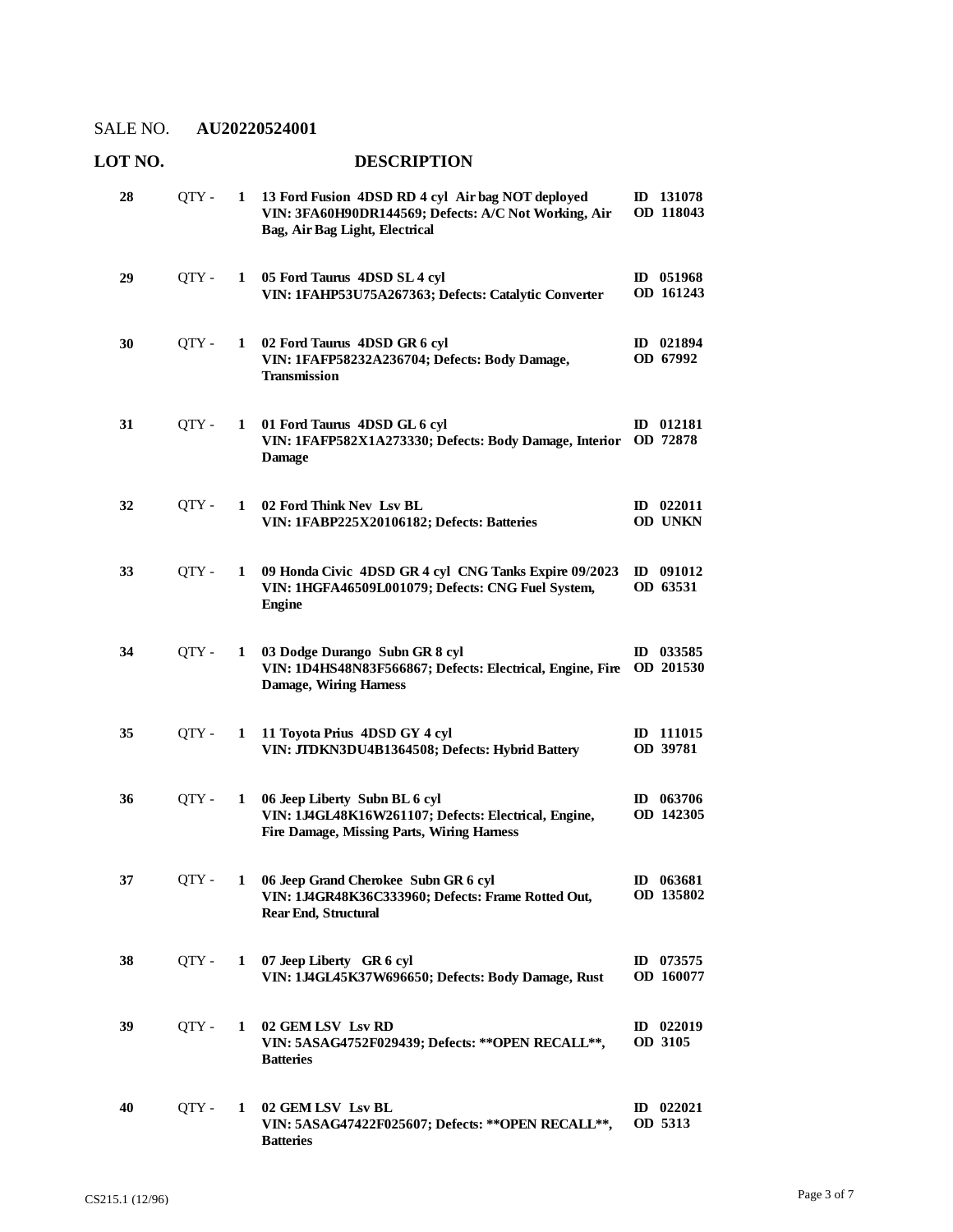# **LOT NO. DESCRIPTION 03 Chevrolet K2500 Stake Body GR 8 cyl 4X4**  QTY - **1 ID 035310 VIN: 1GBHK24U93E233280; Defects: Body Damage, Frame OD 151758 41 04 Ford F250 Pickup GY 8 cyl**  QTY - **1 ID 045013 VIN: 1FTNF21LX4EB19692; Defects: Brake Lines, Brakes, Rust, Suspension, Transmission OD 12323 42** QTY - **1 MICHAEL KORS WATCH <2/27/2021; 2/28/2021> \*\* CANCELLED \*\* 43 99 Toro 35 Mower RD (Hours: 3568) Defects: Motor, Missing rear tires S/N L99107 44** QTY - **1 04 Toro 3100 Riding Mover RD 45** QTY - **1 ID L03041 Defects: Flat Tires, Rotted Frame, Rust S/N 230000376 07 John Deere 1435 Ride On Deck Mower GR Diesel, 46** QTY - **1 ID L07073 Defects: Engine S/N TC1435D070682 94 Toro Riding Mower RD (Hours: 3,562) Defects: Engine, 47** QTY - **1 ID L40945 missing tires S/N F280000173 48** QTY - **1 Giant Vac Leaf Blower ID L40864 49** QTY - **1 Jacobsen Blower ID L40982 50** QTY - **1 Portable Generator ID J055915 51** QTY - **1 Portable Generator ID 40048073** QTY - **1 97 Nifty Lift Electric Lift \*\* CANCELLED \*\* 52 06 John Deere Gator 4X4 HPX UTV GR 2 cyl Defects: Body damage, rust, wiring, missing door, hour meter <4/5/22; 4/6/22> S/N MOHP4GX045974** QTY - **1 \*\* CANCELLED \*\* 53 1991 Zamboni 552 GR (Hours: 67) Electric 54** QTY - **1 ID 919999 Defects: Rust, Suspension, Main Traction Batteries S/N 4936**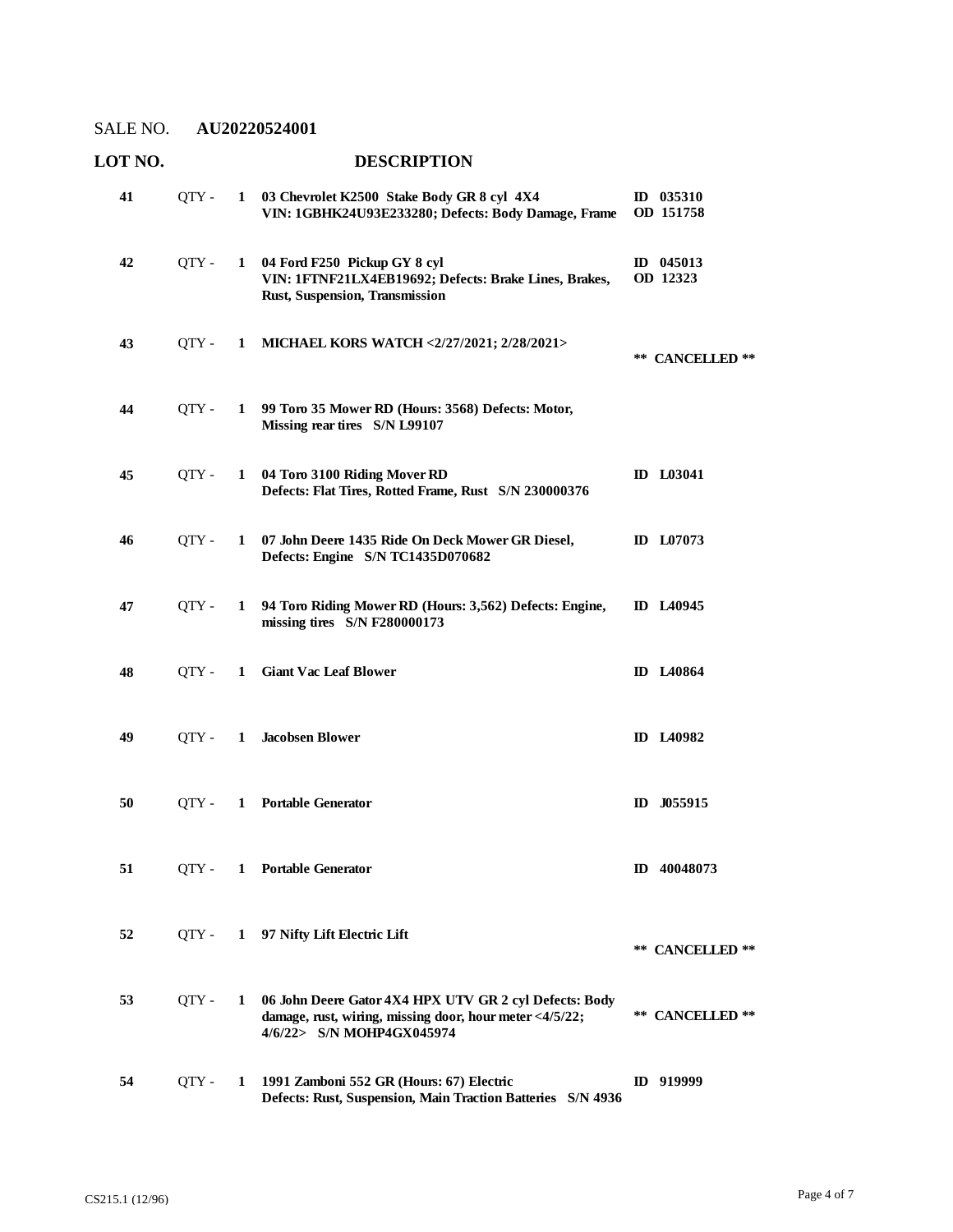| LOT NO. |       |              | <b>DESCRIPTION</b>                                                                                                                                 |              |                  |
|---------|-------|--------------|----------------------------------------------------------------------------------------------------------------------------------------------------|--------------|------------------|
| 55      | QTY - | $\mathbf{1}$ | 10 Kubota RTV 900 UTV OR 4 cyl Diesel, Defects: Trans-<br>axle, engine S/N A5KC1FDAVAG0A6980                                                       |              | ID $L10047$      |
| 56      | QTY - | 1            | 13 Kubota RTV 1100 UTV OR 4 cyl (Hours: 3,400) Defects:<br>Engine S/N A5KC1HDAKDG038557                                                            |              | <b>ID</b> L13040 |
| 57      | QTY - |              | 1 13 Kubota RTV 1100 UTV OR 4 cyl (Hours: 2,000) Defects:<br>Engine, Head gasket S/N A5KC1HDAJDG038305                                             |              | <b>ID</b> L13038 |
| 58      | OTY - | $\mathbf{1}$ | 13 Kubota RTV 1100 UTV OR 4 cyl (Hours: 1,886) Defects:<br>Frame rot S/N 38613                                                                     |              | <b>ID</b> L13041 |
| 59      | OTY - | 1            | 11 Honda ATV GY 1 cyl (Hours: 3,400) Defects:<br>Transmission S/N 1HFTE3705B4200122                                                                |              | ID $43JB17$      |
| 60      | QTY - | 1            | 05 Club Car DSEIQ05 Golf Cart, Defects: Batteries S/N<br>AQ0519503325                                                                              |              | <b>ID</b> L09015 |
| 61      | OTY - | 1            | 01 EZ-GO Shuttle Golf Cart, Defects: Engine S/N 1369887                                                                                            |              | <b>ID</b> L01081 |
| 62      | OTY - | $\mathbf{1}$ | 8 ft. Red Western Plow                                                                                                                             |              |                  |
| 63      | OTY - | $\mathbf{1}$ | 6 ft. YW Mever C-8 Plow                                                                                                                            |              |                  |
| 64      | OTY - | $\mathbf{1}$ | 06 New Holland LS185AB Skid Steer YW 4 cyl Diesel,<br>Defects: Hydraulics S/N N5M409704                                                            |              | ID L06035        |
| 65      | QTY - | 1            | <b>Toro Sprayer</b>                                                                                                                                |              | ID L40864        |
| 66      | QTY - | 1            | 79 Ford 545 Tractor/Backhoe/Loader YW 3 cyl. (Hours:<br>3421.7)<br>Defects: Leaking Radiator Fluid, Missing Rear Safety Door<br><b>S/N C596470</b> |              | ID 797109        |
| 67      | QTY - | 1            | 99 New Holland 3930 Tractor BL 3 cyl Diesel (Hours:1,463)<br>Defects: Brakes, clutch, engine S/N 19972                                             |              | ID L99062        |
| 68      | QTY - | 1            | 78 Ford SPN100 Trailer ** No Reg Docs**<br>Defects: Rotted Frame/Wood, Flat Tires S/N 790858                                                       | $\mathbf{D}$ | 788968           |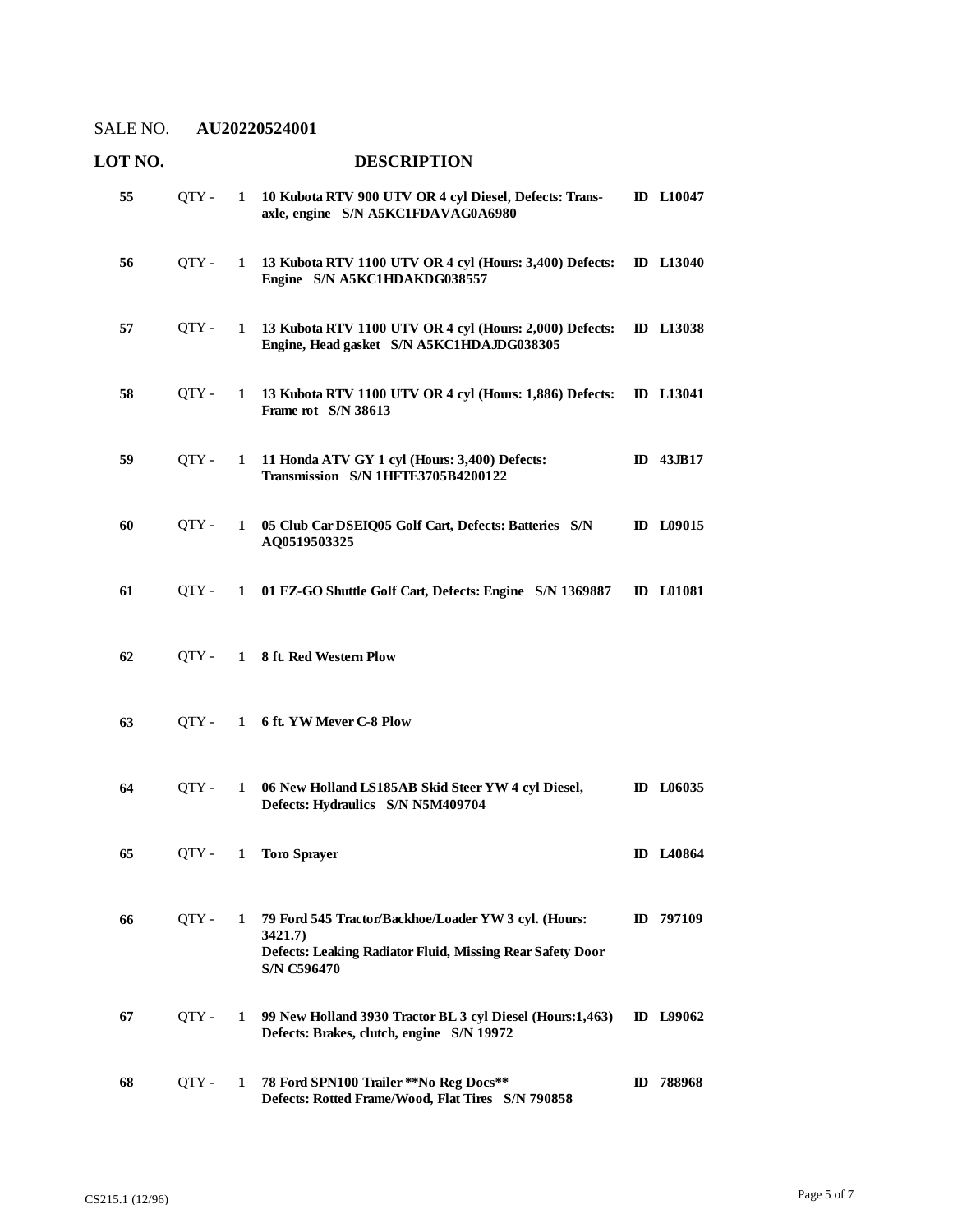| LOT NO.<br><b>DESCRIPTION</b> |       |              |                                                                                                   |  |                  |
|-------------------------------|-------|--------------|---------------------------------------------------------------------------------------------------|--|------------------|
| 69                            | QTY-  |              | 1 Paddle Boat                                                                                     |  | <b>ID</b> L98089 |
| 70                            | QTY - |              | 1 Paddle Boat                                                                                     |  | <b>ID</b> L99088 |
| 71                            | QTY - |              | 1 Paddle Boat                                                                                     |  | ID L04037        |
| 72                            | QTY - |              | 1 Paddle Boat                                                                                     |  | ID L06057        |
| 73                            | OTY - |              | 1 Paddle Boat                                                                                     |  | <b>ID</b> L00043 |
| 74                            | OTY - | 1            | 2003 Toro 2100 Utility Vehicle; Defects: Inoperable S/N<br>230000774                              |  | ID L03033        |
| 75                            | QTY-  | 1            | 2005 Toro 03201 Riding Mower; Defects: Rust, Dents, Non<br>Operational S/N 25000116               |  | ID L08073        |
| 76                            | OTY - | 1            | <b>Toro Greenmaster Mower 500</b>                                                                 |  | ID L99103        |
| 77                            | QTY - | 1            | <b>Toro Greenmaster Mower 500</b>                                                                 |  | ID L99173        |
| 78                            | OTY - | 1            | 2005 Toro 2100 Utility Vehicle; Defects: Non Operational<br>S/N 250000168                         |  | <b>ID</b> L05017 |
| 79                            | QTY - |              | 1 Garden Lawn Seeder                                                                              |  |                  |
| 80                            | QTY - | 1            | <b>Toro Greenmaster 500 Mower</b>                                                                 |  | <b>ID</b> L01067 |
| 81                            | OTY - | 1            | <b>Giant Vac Mower</b>                                                                            |  |                  |
| 82                            | QTY - | $\mathbf{1}$ | <b>Toro Recycler Push Mower</b>                                                                   |  |                  |
| 83                            | QTY - | 1            | 1998 Giant Vac Power Mower, Model: Giant Mow; Defects:<br>Engine, Flat Tire, Bent Rim S/N 9726960 |  | ID L98029        |